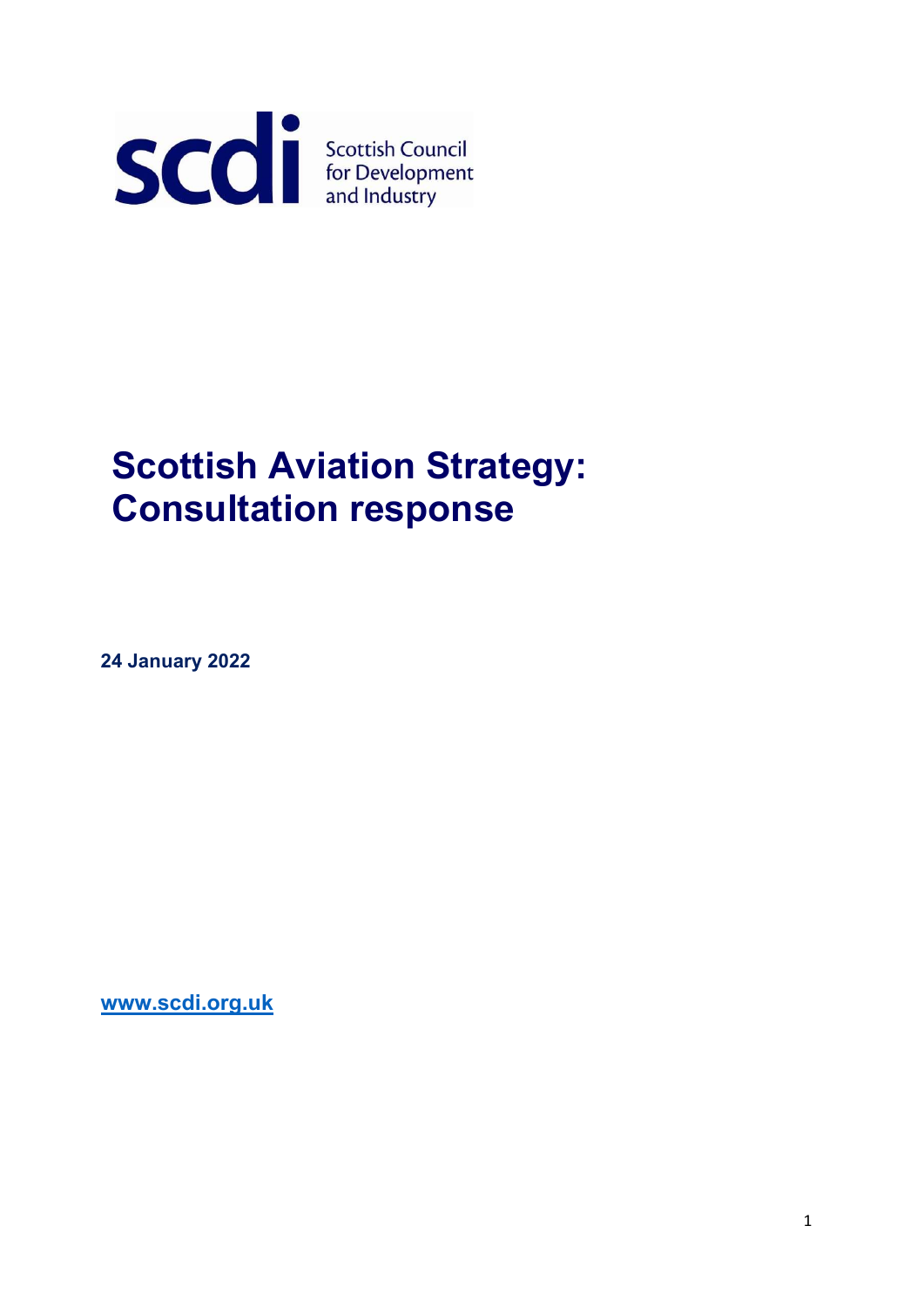The Scottish Council for Development and Industry (SCDI) is Scotland's Economic and Social Forum. We are an independent and inclusive economic development network representing all sectors and all geographies of the Scottish economy. Our mission is to convene our members, partners, and stakeholders across the private, public and third sectors to deliver inclusive and sustainable economic growth for Scotland.

For more information on this proposal or to engage on any other issue please contact the SCDI Policy Team:

Clare Reid

Director of Policy

Clare.reid@scdi.org.uk

Gareth Williams

Head of Policy

Gareth.williams@scdi.org.uk

Scottish Council for Development and Industry

1 Cadogan Square

Cadogan Street

Glasgow

G2 7HF

0141 243 2667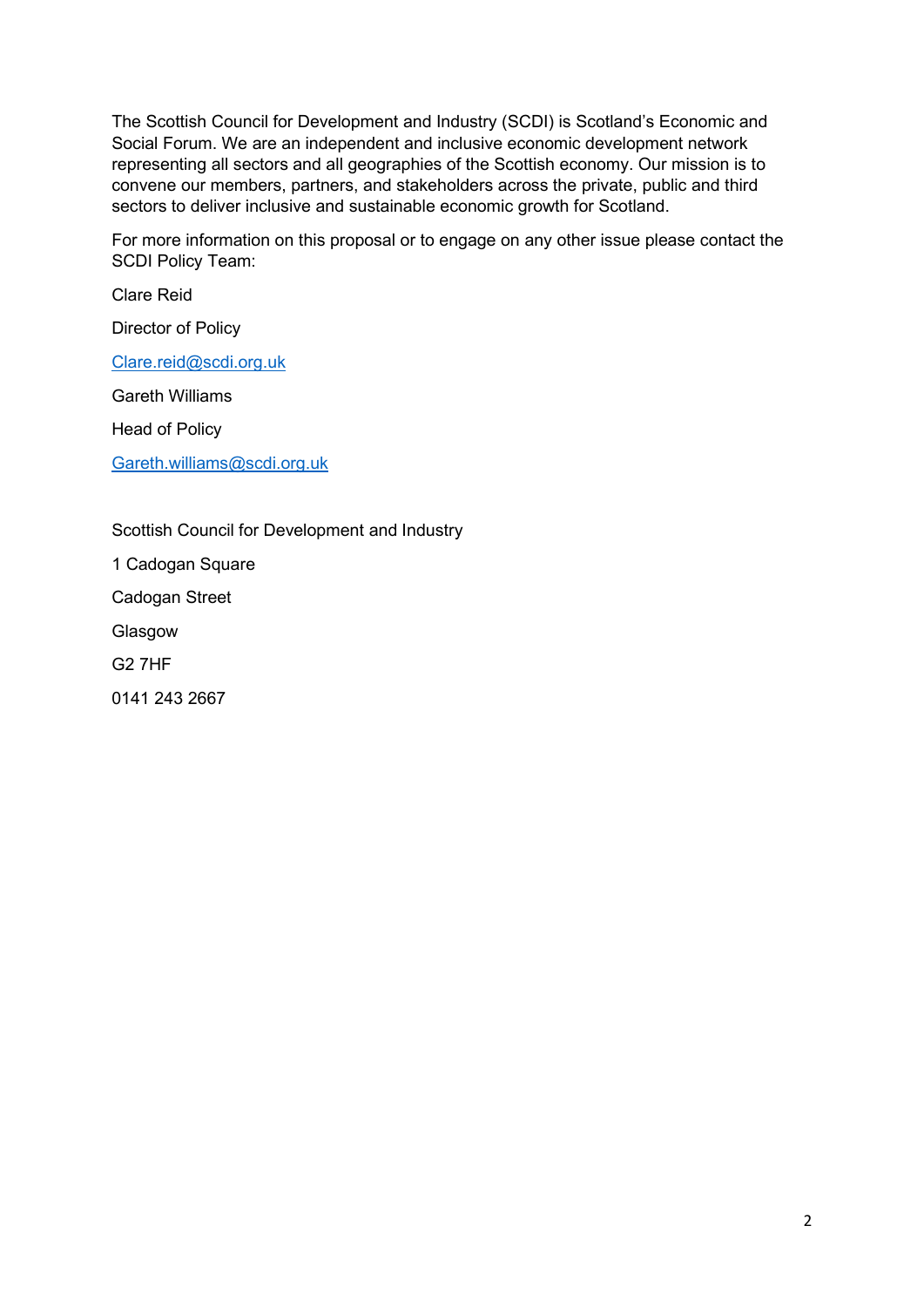#### 1 What more, if anything, should the Scottish Government and industry do to accelerate the transition to low/ zero emission aviation?

SCDI has done a considerable amount of work in this area in through our Manifesto for Clean Growth, Making a Good Living - a 2030 Blueprint for Scotland and the Rural Commission - economic vision documents. iiiiiiThese have been pulled together with extensive consultation across Scotland, including with industry, academia and government. We have drawn on these and member responses to this consultation to inform our responses.

The UK aviation sector is the first in the world to commit to Net Zero by 2050 in its roadmap for 'flying without carbon'. Scottish Government has committed that all new flights in the Highlands and Islands will be low carbon by 2040.

We believe the UK and Scottish governments should support the development of 'green' air travel and the accelerated production of sustainable aviation fuels.

The Scottish Government also has a role to play in driving innovation in this sector, sharing risk with the private sector at the early stages of innovation. This is particularly the case for electric or hybrid planes which are particularly relevant to Scotland more so than any other part of the UK.

We should seek to ensure this is a remains a priority workstream of the Future of Flight UKRI/Civil Aviation Authority (CAA) programme and that Scottish pilot projects are part of this work. In addition, the Scottish Government should engage with the CAA around their innovation sandbox to ensure that electric or hybrid flight is a key area of exploration as a UK priority.

The operational aspects will also be important to contributing to Scotland's net zero target. The sector is working towards a sustainable aviation roadmap and individual targets have been set to get to net zero. For example, AGS group have set a target to get to net zero by 2030. As with other industries encouraging good practice around net zero buildings and construction, re-use and recycling, waste minimisation and the use of renewable energy should be encouraged and supported as part of the sector's transition.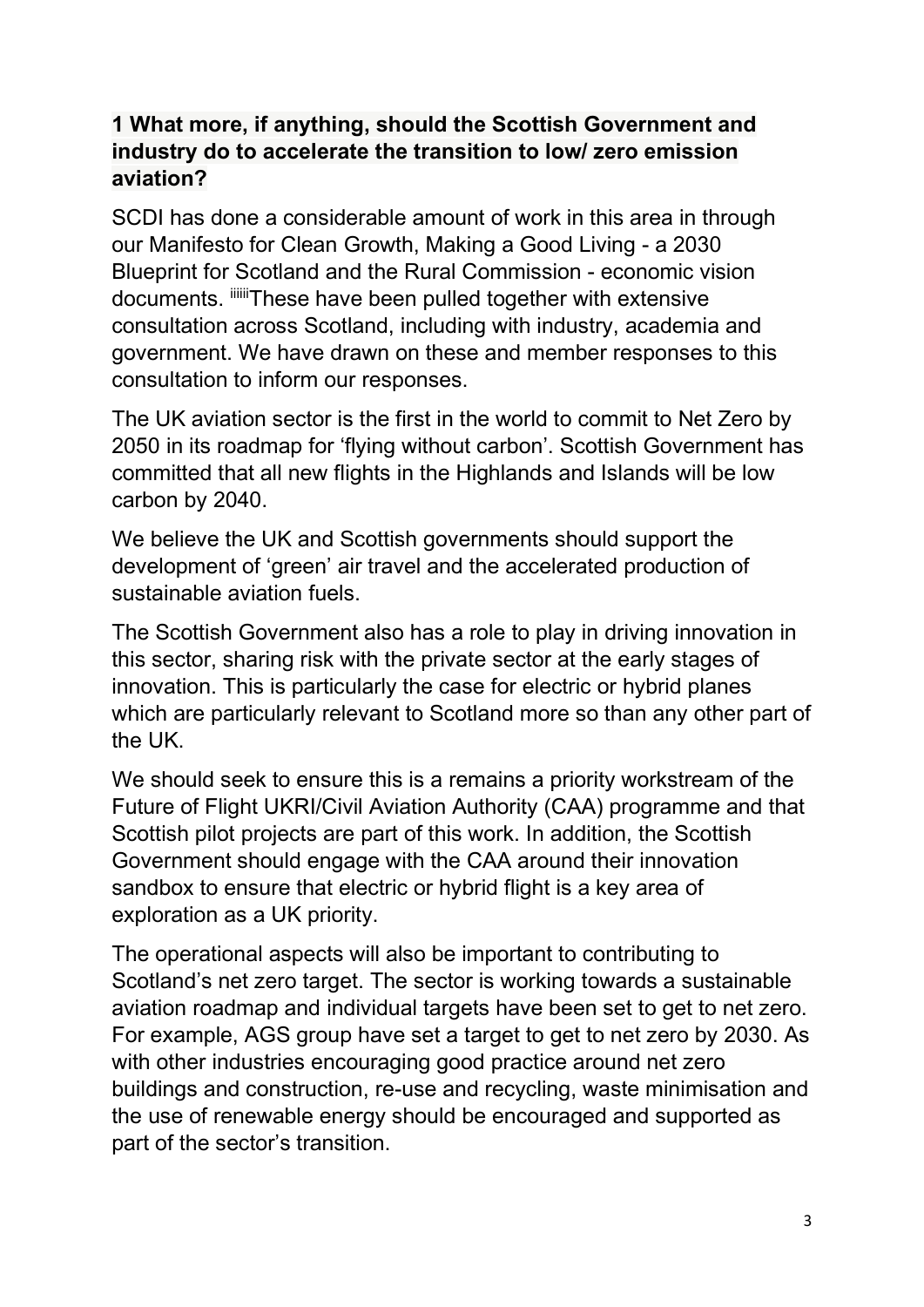#### 2. What can the Scottish Government do to help increase the use of sustainable aviation fuels (SAF)?

Whilst the UK Government is taking the lead on Sustainable Aviation Fuel (SAF), we would encourage the Scottish Government to proactively work with the industry and key stakeholders, including for example INEOS, to develop investment-ready plans for two SAF industrial sites at Grangemouth and St Fergus. If a mandate comes as early as 2025 as suggested in the UK Government's 10-point plan, there is an opportunity here for Scotland to take a lead in becoming a key supplier to the UK aviation sector.

A sustainable fuel mandate is under consideration in the UK Government's Green Industrial Revolution Plan. The Scottish Government should work with the UK Government and the aviation sector to ensure this is brought in but that the rate is at a level (or progressive level) that encourages investment and behaviour change amongst airlines. This has the potential to become a competitive advantage to the UK and there is merit is setting an accelerated pace to achieve this. However, there is also a risk if that this is not supported by suitable investment in infrastructure it acts as a competitive disadvantage.

## 3. What do you think the Scottish Government can do to help ensure a just transition to net-zero for the Scottish aviation sector?

The aviation strategy needs to contain sustained multi-year investment for innovation in areas such as SAF and battery technology/electric flight. This investment should also develop an upskilling plan, building on the work commenced under the National Training Transition Fund, of those working in the aviation sector in new technologies, fuels and aircraft. The Scottish Government should proactively identify and develop business opportunities related to the 'greening' of aviation e.g., SAF supply to the UK's aviation sector.

The Scottish Government should also review with Scotland's airports the infrastructure investment required to support the move to sustainable fuels, or indeed other technology required to support the aircraft of the future – battery-driven or hydrogen. This should inform future iterations of the capital investment plan.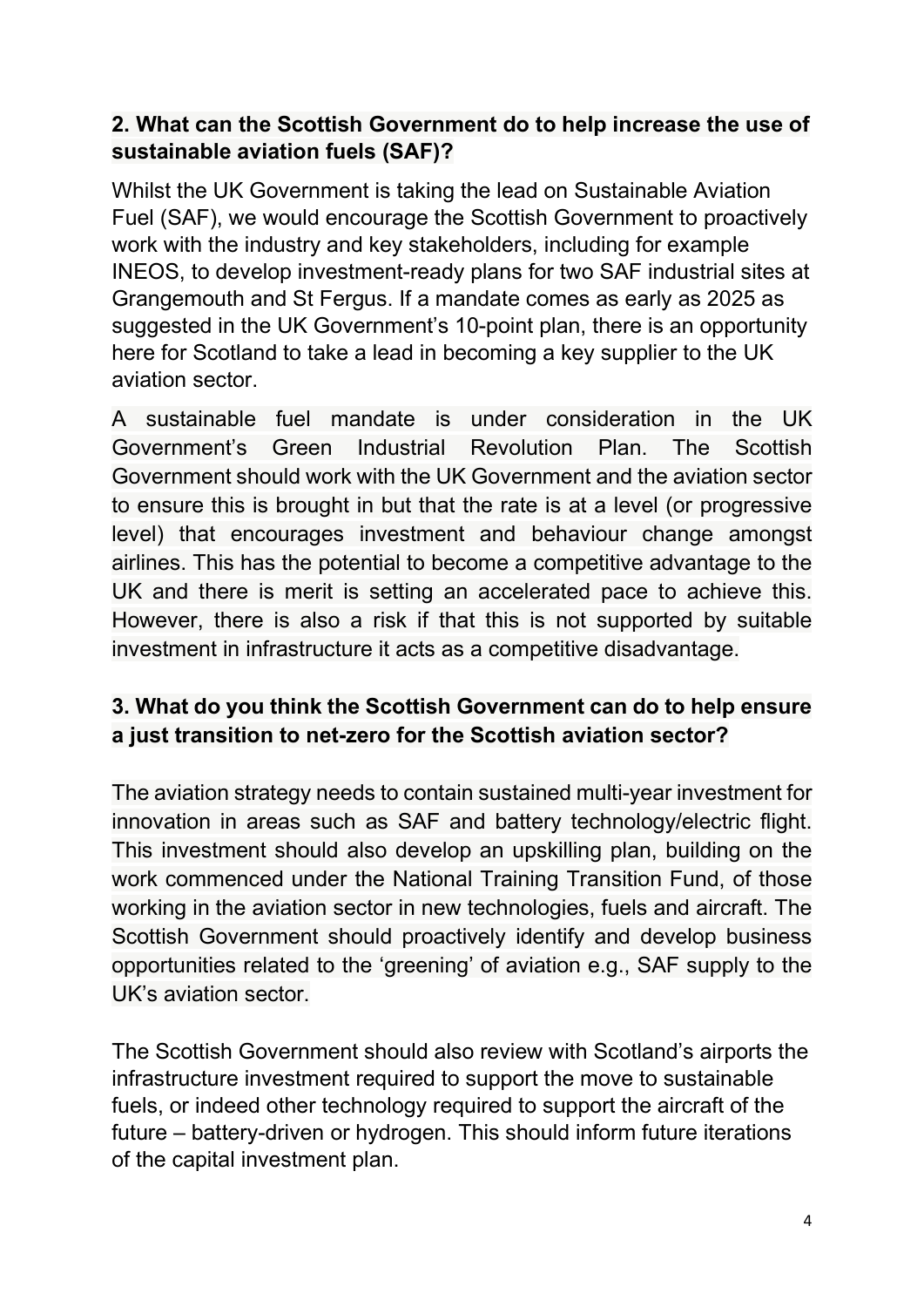## 4. Considering future challenges and opportunities, what changes, if any, should we make to our approach to help achieve our aim for international connectivity?

Brexit and the pandemic have badly affected Scotland's international connectivity. This will make it more difficult for Scotland to increase trade, attract investment and support recovery in the tourism industry. The aviation sector is reporting that it will take many years to recover the routes, economic activity and jobs lost in recent years.

The Scottish Government should, therefore, develop a new Air Route Development Fund to enable Scottish airports to compete effectively in what has become an even more competitive market for new route slots.

Other countries, including Ireland and Denmark are mobilising with route development support and it is imperative that a new fund, within the revised EU state aid rules, is brought forward quickly to support the sector and allow it to compete for routes.

SCDI is aware of the challenges that there have been with the devolution of Air Passenger Duty to the Scottish Parliament. Nevertheless, following the UK leaving the EU and in these challenging circumstances for the sector, we would ask the Scottish Government to revisit the introduction the Air Departure Tax at a reduced level and ring-fence the revenues raised to reinvest in innovation in new technologies and fuels and in developing our approach to SAF.

| 5. Do you agree with the priority countries for short haul and long |  |  |
|---------------------------------------------------------------------|--|--|
| haul set out in the table?                                          |  |  |

|                | <b>Priority Short haul</b> | Long<br>haul |
|----------------|----------------------------|--------------|
|                | <b>Germany</b>             | <b>USA</b>   |
| $\overline{2}$ | <b>France</b>              | <b>China</b> |
| 3              | <b>Netherlands Canada</b>  |              |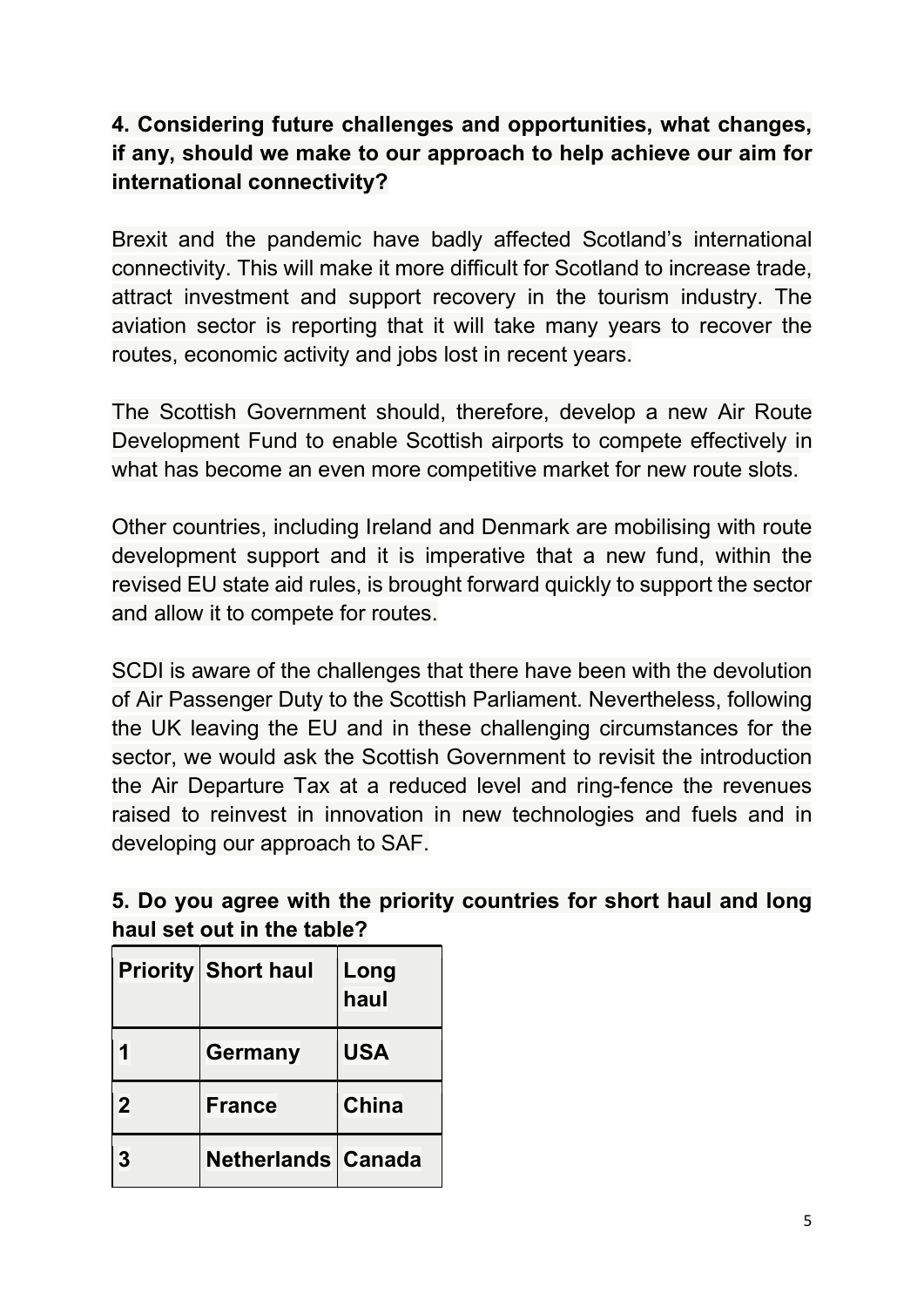|                | <b>Priority Short haul</b> | Long<br>haul     |
|----------------|----------------------------|------------------|
| 4              | <b>Italy</b>               | <b>Australia</b> |
| 5              | <b>Norway</b>              | Japan            |
| 6              | <b>Spain</b>               |                  |
| $\overline{7}$ | <b>Switzerland</b>         |                  |
| 8              | <b>Belgium</b>             |                  |
| 9              | <b>Sweden</b>              |                  |
| 10             | <b>Ireland</b>             |                  |

We welcome the plan to align to Scotland's trade, inward investment and tourism strategies to develop this priority list. We would encourage Scottish Government to revisit and revise this list on a regular basis and to remain open to opportunities not identified at the outset of the strategy. These might include opportunities presented by new Free Trade Agreements struck by the UK, for example with India and the Gulf Cooperation Council. It will also be important to consider priorities for connectivity with regional markets within countries.

## 6. Which other countries should we focus on in the: a. Short term (next 2 years) b. Medium term (2-5 years) c. Long term? (5 years plus)

Cyprus and Turkey have been highlighted as a short haul destination opportunity for airfreight, for fresh Scottish produce including seafood, if the appropriate refrigeration infrastructure exists.

We would expect the medium terms to include India, the Middle East and North Africa as well as Taiwan, Singapore and South Korea.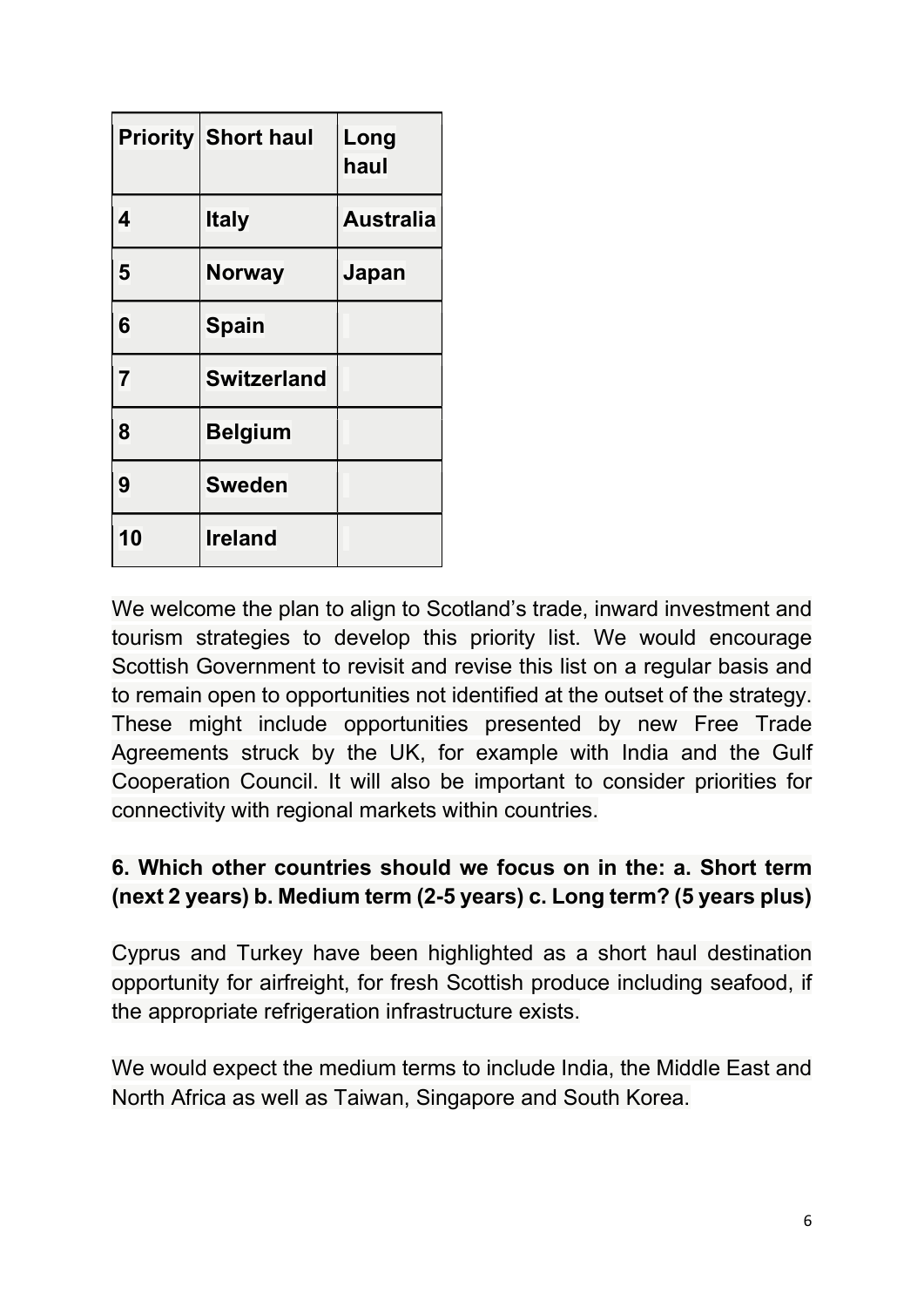#### 7. How do we incentivise the use of more efficient aircraft, whilst still ensuring that we secure the routes Scotland needs?

There is considerable resource being put into the sector. The Scottish Government needs to ensure that it has an effective seat at the table in how any UK industry strategy develops, and that UK innovation funding and activity is reflective of Scottish green aviation priorities. As an outcome of the Aviation Strategy, we suggest the Scottish Government develop a sector-specific innovation engagement plan to be taken forward by a new industry working group led from Scotland, working closely with the Aerospace and Defence Industry Group.

This should include a plan to work more closely with the CAA to develop training for pilots and ground staff for electric/hybrid planes. The Scottish Government also needs to identify how it can ensure it is working as closely as possible with the CAA and UKRI on the Future of Flight challenge which includes investment in innovation in sub-regional electric or hybrid passenger aircraft.

## 8. What do you think about the idea of the Scottish Government purchasing new zero emission aircraft and leasing them to any airline operating routes in the Highlands and Islands?

We are supportive of risk sharing between the private and public sectors so are supportive of this idea provided there is the right due diligence to ensure best value for the public purse.

#### 9. What else can the Scottish Government do to achieve its aim of decarbonising scheduled flights within Scotland by 2040?

As set out in the Infrastructure Investment Plan - to deliver the world's first zero emission aviation region. We welcome the publication of the Strategic Transport Projects Review in January 2022 but do not see any reference to sustainable aviation and sustainable surface transport to airports. This should be included in the final version of the Review and aligned to the aviation strategy.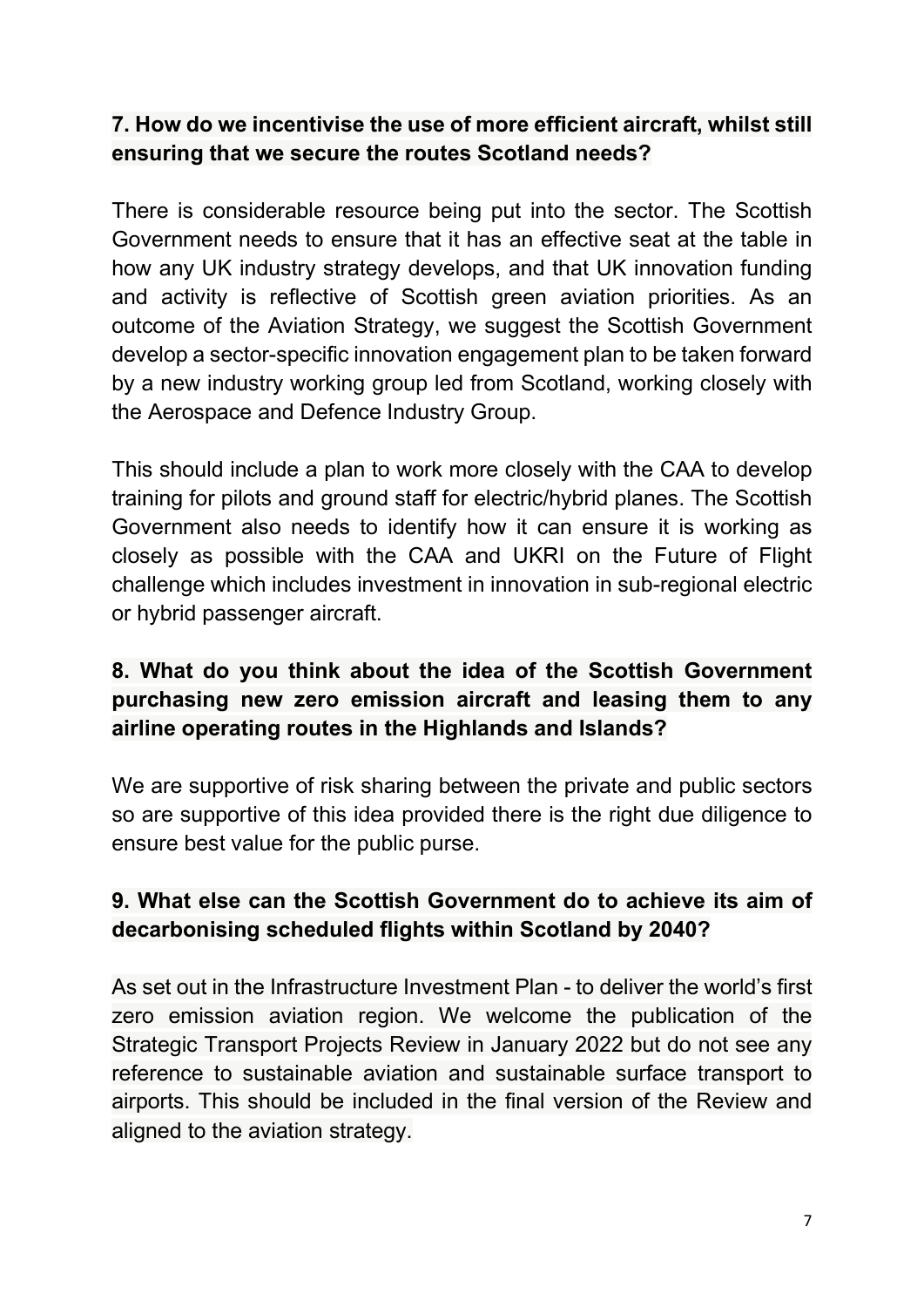10. What air services do you think are needed to meet the needs of people living in and visiting the Highland and Islands in the scenarios set out above: a. less demand for air services b. same level of demand for air services c. more demand for air services?

It is hard to know in a post-pandemic world exactly which of these scenarios is most likely. However, intelligence from our members suggests that the trend towards hybrid or remote working are here to stay.

The OECD's latest rural development framework recognises the rural context as a 'geography of opportunities'. This suggests a potentially substantial opportunity for repopulation of remote communities, for new business creation in these communities and to attract new investment to them.

In addition, with the substantial investment in clean energy – for example, through the North Sea Transition Deal, and development of new renewable energy capacity and infrastructure (including wave and tidal, and the investment around the Highlands & Islands required to support the ScotWind related investment in offshore wind) - suggests substantial economic opportunity.

Global tourism will rebound following the pandemic, with an increasing number of tourists likely to be interested in health, wellness and ecotourism, all of which play to the Highlands and Islands' strengths.

Consequently, our view is we should plan for at least the same and most likely higher demand.

To meet this need, there is a need to secure:

- Direct routes to UK airports from the Highlands & Islands
- Guaranteed connections to international hubs e.g., Heathrow
- Investment to support reliable and expanded routes within the Highlands and Islands.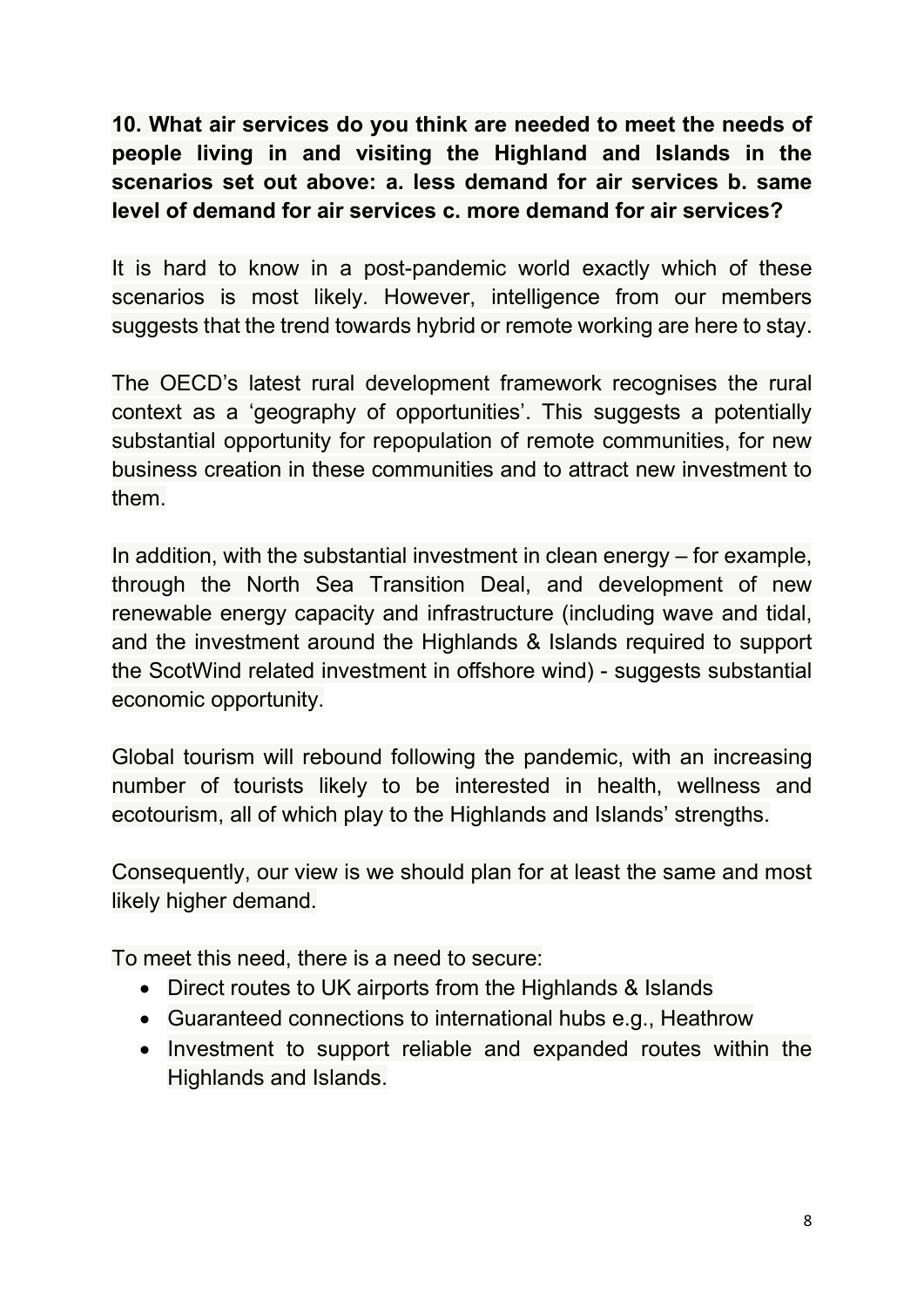## 11. Most air services in the Highlands and Islands are delivered on a commercial basis. How can the Scottish Government best work with the private sector to deliver the air services you think are needed?

The Scottish Government needs to work with the UK Government, Highlands and Islands Airports Ltd (HIAL) and the aviation sector to guarantee connections between the Highlands and Islands and international hubs. This includes finding a way to ensure that Inverness Airport has access to London Heathrow with a minimum frequency of two services per day to be viable for domestic and business travel.

#### 12. How effective do you think the Air Discount Scheme has been at addressing high airfares?

We are not in a position to comment on the specifics of the Air Discount Scheme but agree that a discount scheme is critical to helping to make air fares affordable for residents.

#### 13. How can the Scottish Government improve the Air Discount Scheme?

Our members at HITRANS and HIAL have called for and we support a comprehensive review of funding for and governance of air services in the Highlands and Islands. They have highlighted the need to start with an objective assessment of need and opportunity and a review of how all support mechanism are working including the Air Discount and Public Service Obligation schemes to ensure these support the connections required to meet future need.

#### 14. What do you think about complementing the current operating model with an on-demand service, such as air taxi?

We agree that all options should be explored as part of the review proposed at question 13 above with the commercial options, costs and benefits considered. Much of the innovation work going on around the UK and elsewhere is looking at the concept of Mobility as a Service (MaaS).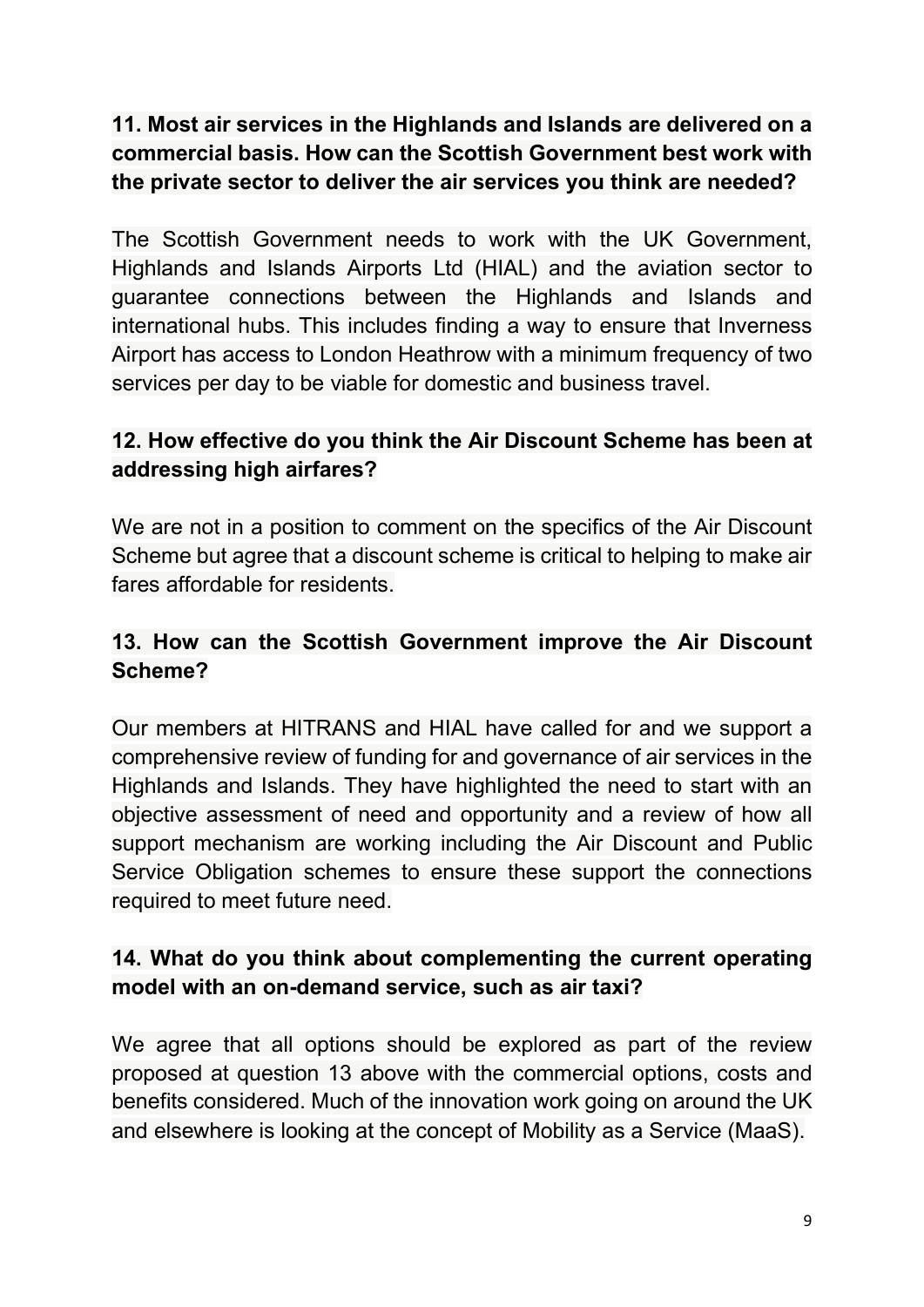Where it can be achieved affordably, this has the potential to expand the range of options on offer to the Highlands & Islands. However, a full options appraisal should be carried out to understand the likely impacts on existing operators and services and take-up of both at different price points. The fundamental principle needs to be what mix of options offer the most reliable, sustainable and affordable option for island communities and for existing operators.

#### 15. What do you think about an open charter service?

We agree this idea has merit and is worthy of further exploration and modelling. Again, an option appraisal and engagement with major employers would establish the potential complementarity of this option alongside air taxis and scheduled flights in meeting the needs of the local population.

However, we do not advocate for this as a replacement for scheduled flights, which should remain a critical lifeline for many communities, but should be considered as a serious option in those areas where demand would merit it or indeed where scheduled operators are unable to meet demand.

## 16. Apart from on demand and open charter services are there any operational models you think could be used? If so, what

There are examples in the provision of other major services such as utilities or housing where partnerships between authorities, private airlines and major private sector employers have been developed to bridge the funding gap and we believe there is merit in exploring where these models could add to the range of options for delivery of sustainable aviation services in Scotland.

#### 17. What are the strengths and weaknesses of the operational model set out below?

Airport services for scheduled passenger air services in the Highlands and Islands are currently provided by HIAL, Shetland Islands Council,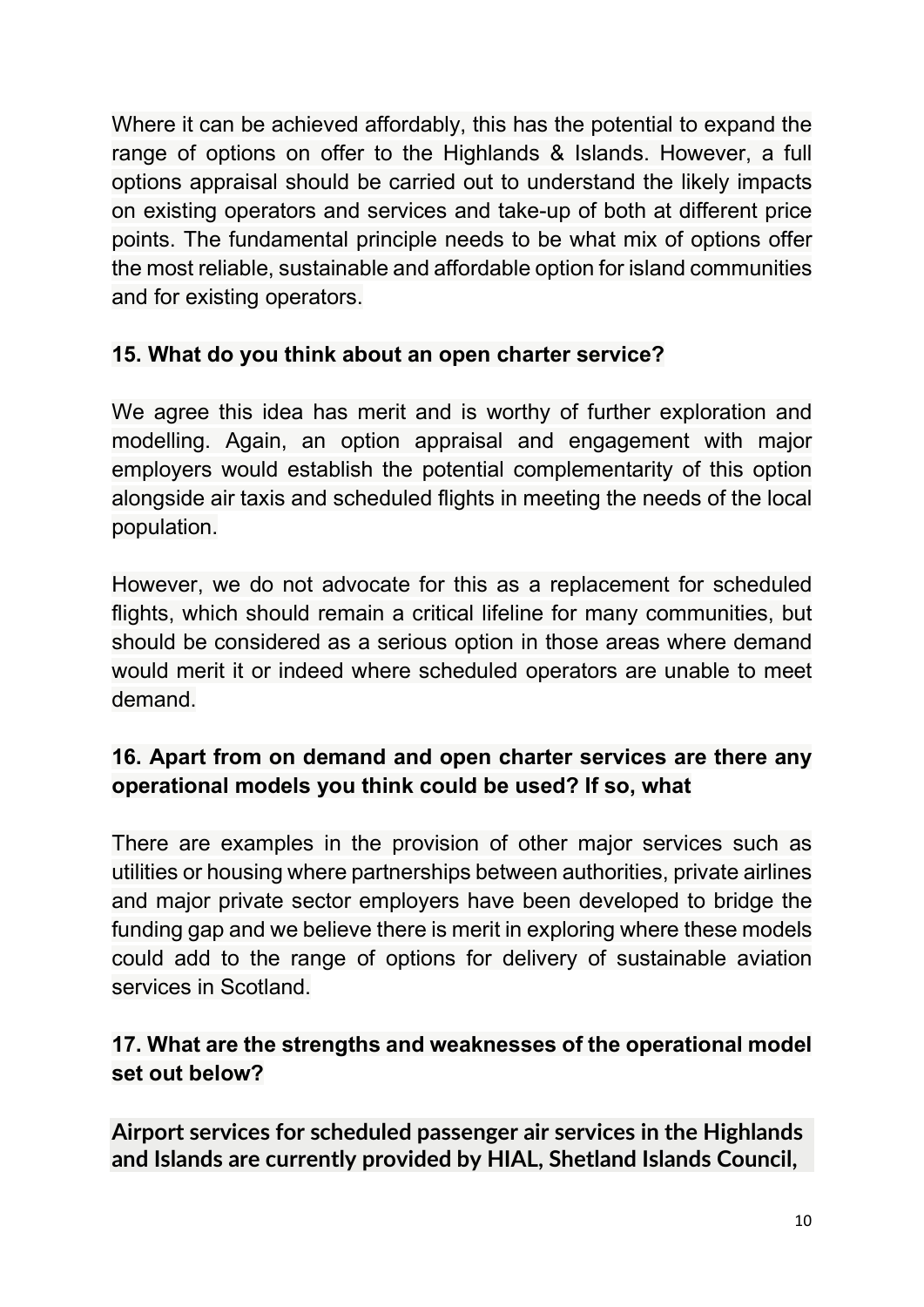Orkney Islands Council and Argyll & Bute Council. The table below sets out which airports each manages.

None of the airports operated by these bodies can currently run on a purely commercial basis and all require subsidy to maintain operations. The current model provides each body with direct control over the facilities they manage, however, having four different airport operators in the region means that it is more difficult to achieve economies of scale, for example, through bulk buying of equipment.

| <b>Operator   HIAL</b> |                        | <b>Shetland Islands</b><br><b>Council</b> | <b>Orkney Islands</b><br><b>Council</b> | <b>Argyll &amp; Bute</b><br><b>Council</b> |
|------------------------|------------------------|-------------------------------------------|-----------------------------------------|--------------------------------------------|
| <b>Airports</b>        | <b>Barra</b>           | Fair Isle                                 | Eday                                    | Coll                                       |
|                        | Benbecula              | Foula                                     | North Ronaldsay                         | Colonsay                                   |
|                        | Campbeltown            | <b>Out Skerries</b>                       | Papa Westray                            | Oban                                       |
|                        | Dundee                 | Papa Stour                                | Sanday                                  |                                            |
|                        | <b>Inverness</b>       | Tingwall                                  | Stronsay                                |                                            |
|                        | Islay                  | Whalsay                                   | Westray                                 |                                            |
|                        | Kirkwall               |                                           |                                         |                                            |
|                        | Stornoway              |                                           |                                         |                                            |
|                        | Sumburgh               |                                           |                                         |                                            |
|                        | <b>Tiree</b>           |                                           |                                         |                                            |
|                        | Wick John O'<br>Groats |                                           |                                         |                                            |

We are not in a position to comment on the specifics of the operational model as set out. However, as procurement is one area highlighted for potential savings to be made, there are models of joint procurement operating across many councils in Scotland which could provide a model for savings to be made across this network.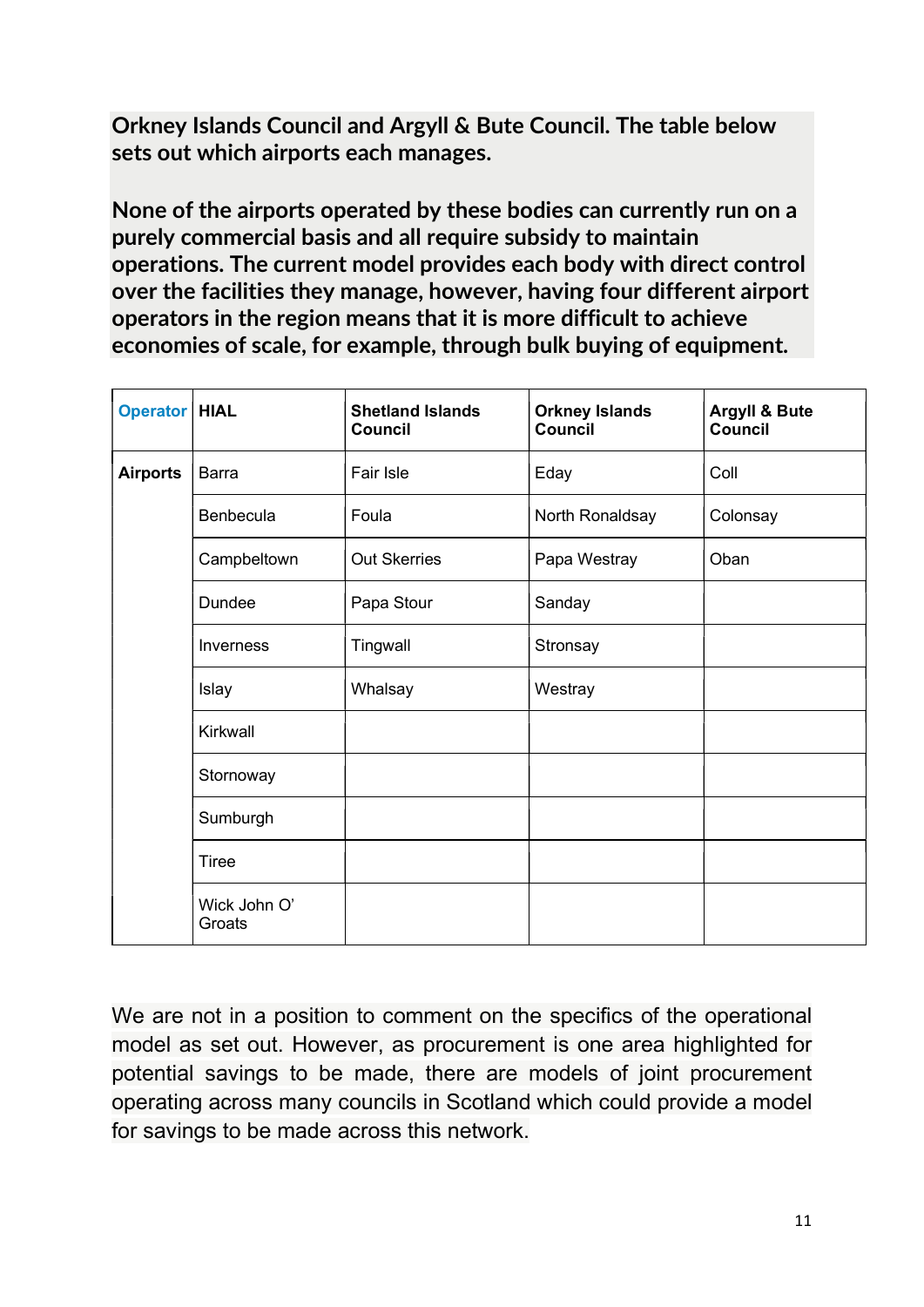## 18. What changes, if any, do you think should be made to these governance arrangements to improve services?

We are not in a position to comment on the specifics of the operational model as set out.

#### 19. What changes, if any, do you think should be made to these governance arrangements to reduce running costs?

We are not in a position to comment on the specifics of the operational model as set out.

### 20. Do you think the Scottish Government should encourage airlines to offer plane plus train tickets?

Yes. Modern through-ticketing is what travellers will expect now and in the future.

#### 21. If yes, how do you think the Scottish Government could best do this?

The Scottish Government should carry out customer demand analysis and modelling to identify priority routes and opportunities for plane-plus-train tickets based on existing and future leisure and business demand. It should also bring together the major aviation and rail service operators in Scotland to develop and pilot this approach (supported by appropriate technology). We would encourage the strategy to think about how other transport modes could also play a part, as in many parts of rural Scotland bus rather than rail services is the norm.

# 22. What more, if anything, do you think the Scottish Government can do to help promote efficient and sustainable airfreight transport?

The Scottish Government should develop and build the business case for greater sustainable airfreight in Scotland, building on the success of air freight growth at Scotland's larger airports. This will require investment in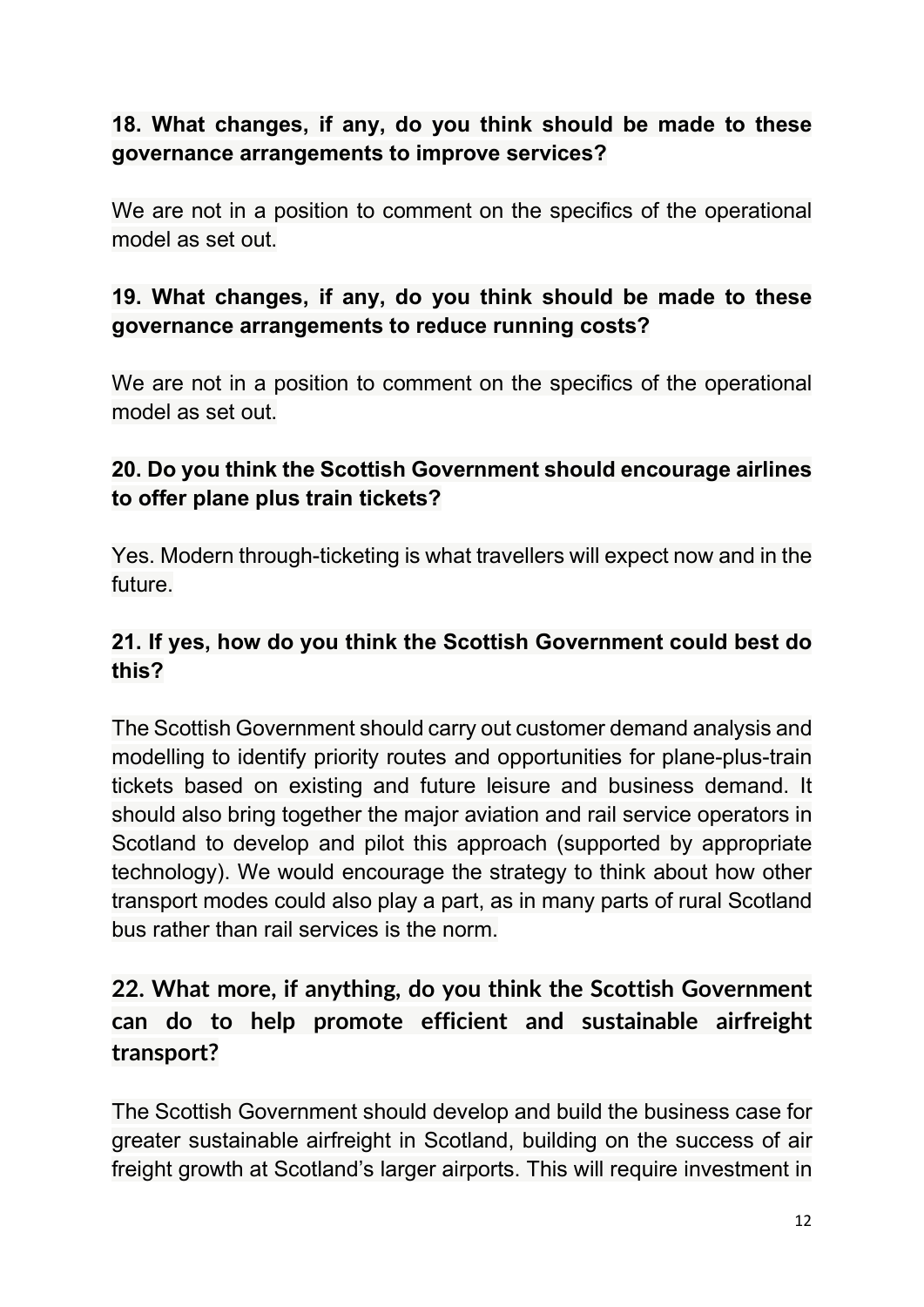permanent infrastructure including refrigeration. This should align to the target export markets and sectors set out in the trade strategy.

The Scottish Government should invest in developing SAF supply and infrastructure in Scotland and at Scotland's airports to support and attract freight investment.

# 23. What else do you think the Aviation Strategy should try to achieve?

As has been identified throughout this response, the Scottish Government should ensure that the Aviation Strategy is aligned to other relevant strategies that have been developed. These include the strategies for tourism, net zero, strategic transport, national planning, trade, inward investment and capital investment.

Airports in Scotland still largely rely on private car use for access by employees and passengers. This is a major barrier to achieving a fully sustainable aviation sector. While Edinburgh Airport can now be accessed by trams and work has begun on a new station at Dalcross near Inverness Airport, there is a need to connect Scotland's airports with national and regional public transport links. Most countries around Europe have far better fixed link public transport connectivity with their major airports and continue to invest in these as priorities.

The draft Strategic Projects Review 2 includes the development of a Clyde Metro. However, the report lacks detail about projects. SCDI was a member of the Glasgow Connectivity Commission which proposed a metro and we supported the proposal on the basis that a South West Growth Corridor fixed linked would be delivered as the first priority as quickly as possible, with a target date of by 2025. The draft National Planning Framework 4 has also omitted Scotland's external connectivity and strategic airport enhancements as national developments.

The Scottish Government should support investment to reduce carbon footprints from airports' ground operations. The proposal in the draft National Planning Framework 4 that solar energy developments should not be supported in green belts unless located in an area of search will make it more difficult for airports to generate sustainable energy.